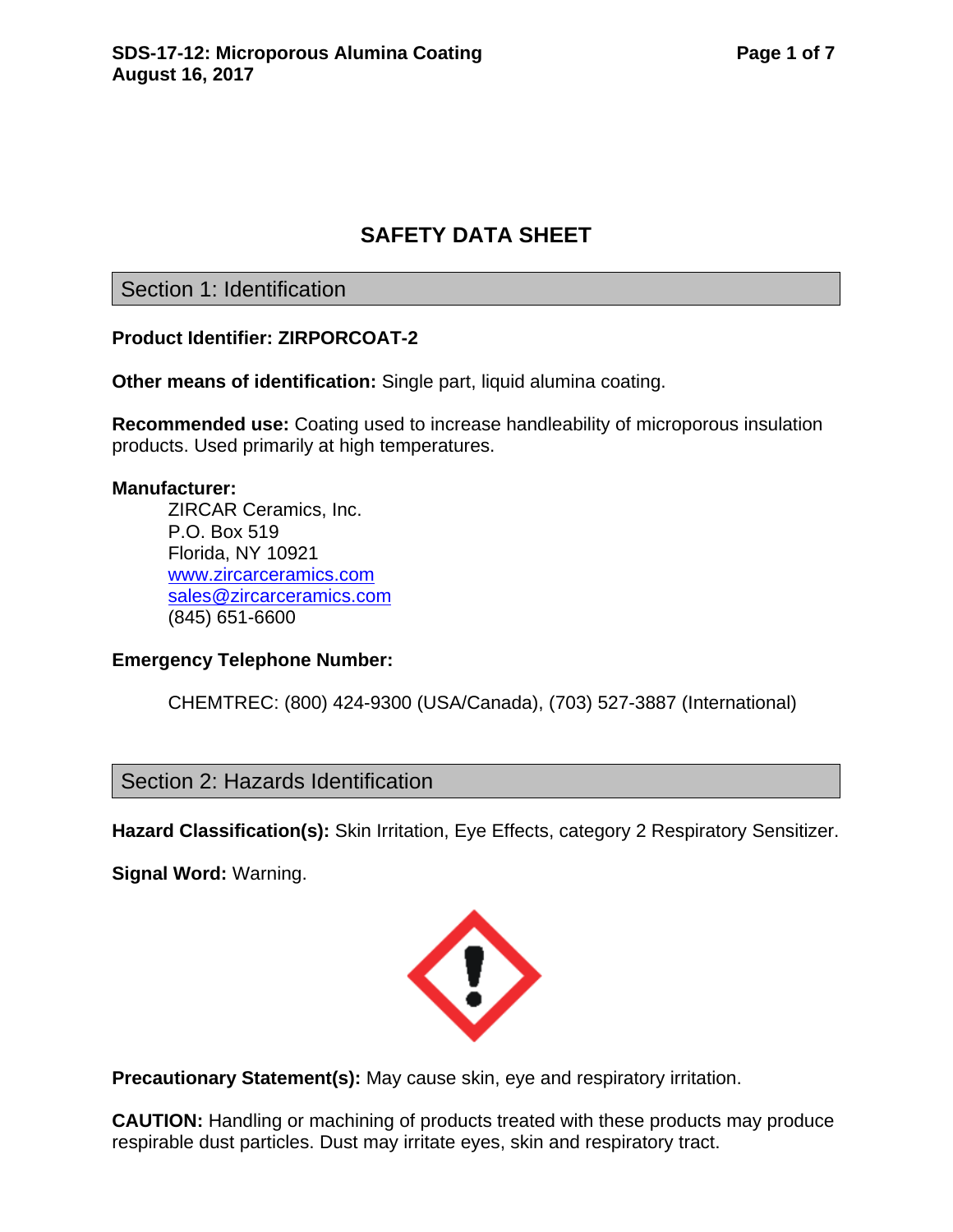### **SDS-17-12: Microporous Alumina Coating Coating Page 2 of 7 and 7 and 7 and 7 and 7 and 7 and 7 and 7 and 7 and 7 and 7 and 7 and 7 and 7 and 7 and 7 and 7 and 7 and 7 and 7 and 7 and 7 and 7 and 7 and 7 and 7 and 7 and 7 August 16, 2017**

**Inhalation:** Dust may cause irritation or soreness of throat and nose.

**Eye Contact:** These materials and dust from dried material may cause temporary irritation or inflammation.

**Skin Contact:** May cause temporary dryness, irritation or rash.

**Ingestion:** Ingestion is unlikely. May cause gastrointestinal disturbances. Never induce vomiting without the advice of a physician.

**Medical Conditions Aggravated by Exposure:** Respiratory effects may be aggravated by smoking. Pre-existing respiratory problems may be aggravated by dust.

## Section 3: Composition / Information on Ingredients

#### **Chemical and common names, CAS number and concentration:**

| <b>Chemical Name</b> | Common Name        | <b>CAS Number</b> | % by weight |
|----------------------|--------------------|-------------------|-------------|
| Aluminium(III) oxide | Alumina            | 1344-28-1         | 72-80       |
| Silicon dioxide      | Silica (amorphous) | 7631-86-9         | 20-28       |

#### Section 4: First Aid Measures

**Inhalation:** Remove to fresh air. Rinse mouth to clear throat and expel liquid. Blow nose to evacuate liquid or dust. Consult a physician if irritation persists.

**Eye Contact:** Products can be physical irritants to eyes. Do not rub eyes. Keep hands or contaminated body parts away from eyes. Remove contact lenses. Flush with water. If irritation persists, consult a physician.

**Skin Contact:** Products are irritants. Wash with soap and water. For dryness, a skin cream may be helpful. Do not apply anything to a rash. Consult a physician if irritation persists.

**Ingestion:** Drink plenty of water. Do not induce vomiting without advice of a physician. Seek medical attention.

Note to Physicians: Aluminum Oxide dusts have caused no systemic or pathological problems. The material is inert in the body. Some individuals may experience allergic sensitivity reactions. These are generally limited to mild occupational dermatitis. Chronic inhalation may result in pleural plaques not associated with cancers. Other effects principally derived from physical abrasion. These products contain a small percentage of amorphous silica, however, not in sufficient quantity to produce free crystalline silica upon heating. Dusts are therefore considered of the inert (nuisance) type and would not be expected to cause permanent damage to tissues on inhalation unless the exposure is severe. Chronic exposure may produce radioplaque deposits in the pulmonary system with little or no parenchymal reactions. Some individuals may exhibit allergenic reactions ranging from asthmatic symptoms to benign pneumoconiosis.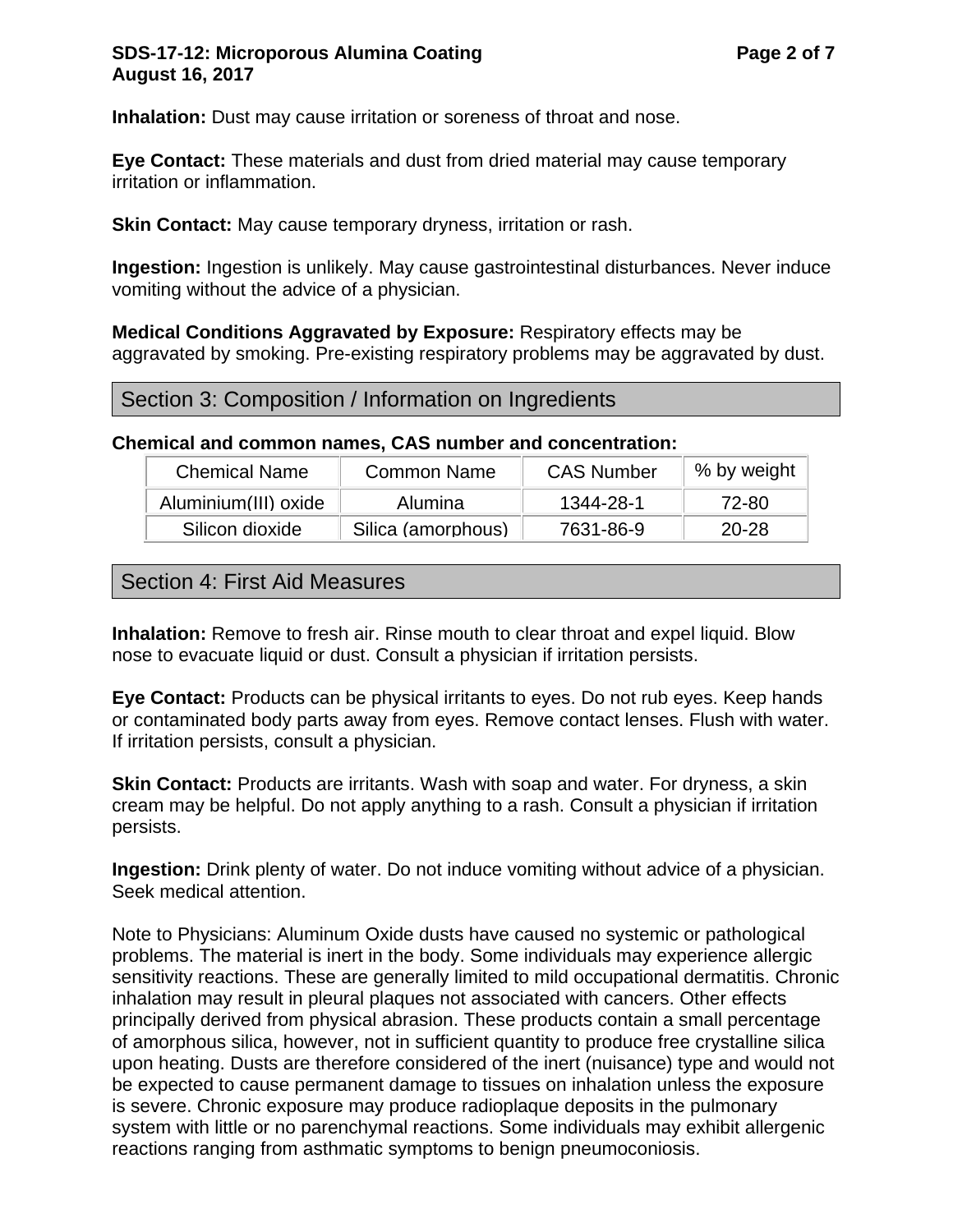# Section 5: Fire Fighting Measures

**Materials are not combustible.** Use extinguishing media suitable for type of surrounding fire.

# Section 6: Accidental Release Measures

**Spill Procedures:** Liquid materials should be cleaned up using sponge, mop or cloth. Clean up procedures should minimize formation of airborne dusts. Remove dust by vacuuming using HEPA filtration where possible.

**Release into Air:** Prevent release of airborne particulates where possible. Do not blow dust around. Not a regulated hazardous substance. See Section 8 for appropriate engineering controls.

**Release into Water:** Release into water is not appropriate. Not a regulated hazardous substance.

# Section 7: Handling and Storage

**Storage:** These materials should be stored in a sealed container.

**Normal Use:** Materials are stable under normal use and are not expected to produce significant hazardous by-products or emissions.

**Machining and Cutting:** After dried, these materials may produce respirable and nuisance dusts when machined or cut. See Section 8 for exposure controls and personal protection during machining or installation procedures.

**High Temperature Conditions:** Service significantly above the product design temperature may increase friability and the possibility of generating airborne dust. While not considered problematic during use, such dust may complicate removal activities. It is recommended that product use be carefully matched to design parameters.

**After Service:** Appropriate ventilation and respiratory protection should be provided in compliance with OSHA standards. Strict adherence to recommended safe work practices is advised. Product removal must consider possible pickup of contaminants found where used and the possibility of usage above design temperatures. See Section 8 for appropriate respiratory protection during removal of material the subject of this SDS.

Section 8: Exposure Controls / Personal Protection

#### **Exposure Limits**

| Aluminum Oxide       |                                                       |
|----------------------|-------------------------------------------------------|
| OSHA PEL as 8 hr TWA | 15/5 mg/m <sup>3</sup> Total dust/Respirable Fraction |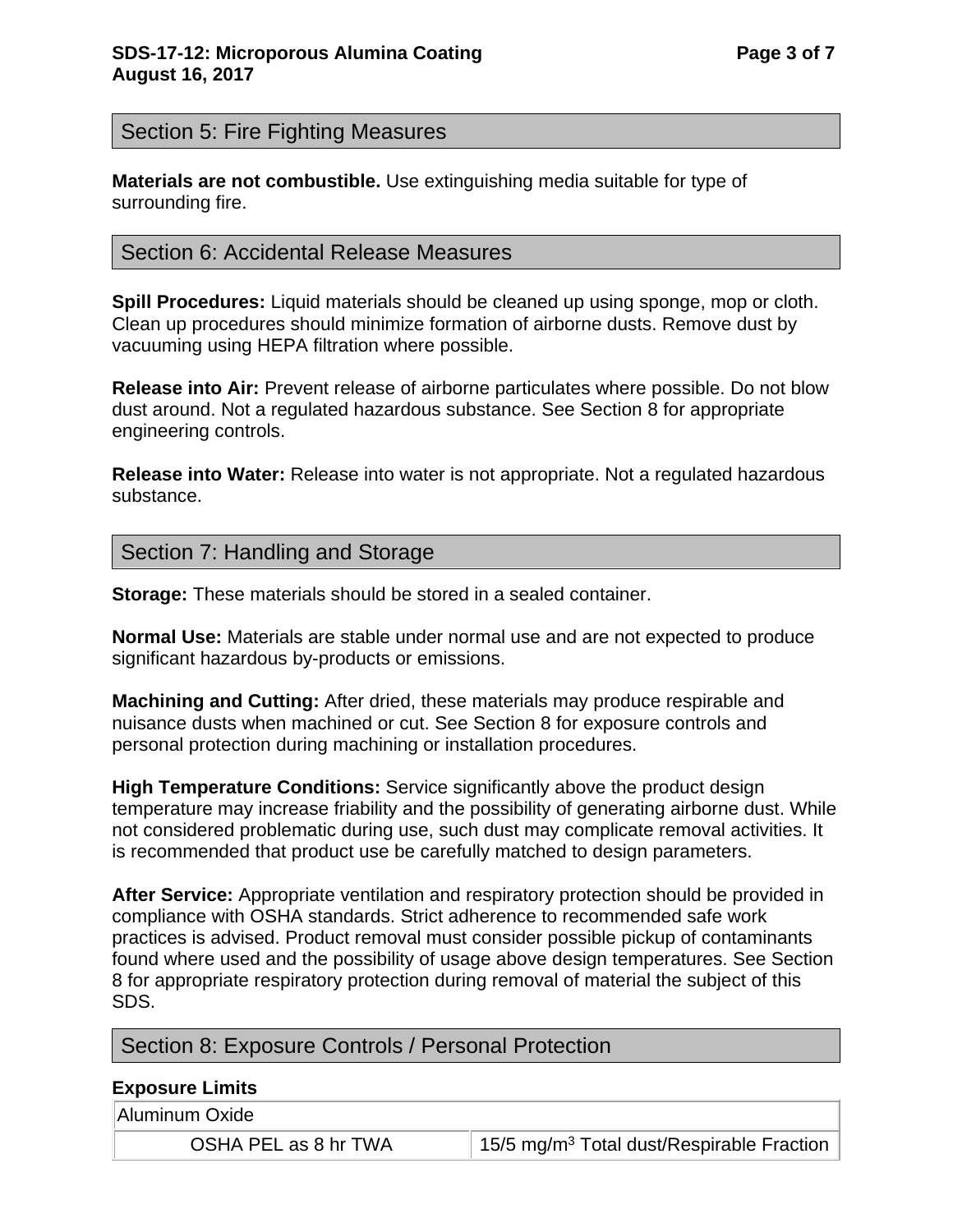# SDS-17-12: Microporous Alumina Coating **Page 4** of 7 **August 16, 2017**

| ACGIH PEL as 8 hr TWA | 10 mg/m <sup>3</sup> Inhalable particulate with no<br>asbestos and <1% crystalline silica |
|-----------------------|-------------------------------------------------------------------------------------------|
| Canadian PEL as TWA   | 5 mg/m <sup>3</sup>                                                                       |
| Silica (amorphous)    |                                                                                           |
| OSHA PEL as 8 hr TWA  | 20 mppcfa, 80 mg/m $3$                                                                    |
| NIOSH PEL as 8 hr TWA | 6 mg/m $3$                                                                                |
| Canadian PEL as TWA   | $5/2$ mg/m <sup>3</sup> Total mass/Respirable Mass                                        |
| ILDH Level by SCPC    | 3000 mg/m <sup>3</sup>                                                                    |

**Appropriate Engineering Controls:** Use mist/dust suppression controls. Local exhaust ventilation, point of generation mist/dust collection and/or down-draft work stations to minimize airborne mist/dust generation are recommended when spraying or machining product threated with these materials.

## **Recommendations for Personal Protective Measures**

| <b>Respiratory Protection:</b> | Use appropriate protection pursuant to OSHA 29CFR<br>1910.134 and 29CFR 1926.103. The following information is<br>provided as a guide and reflects industry recommendations<br>for control of dust.                                              |
|--------------------------------|--------------------------------------------------------------------------------------------------------------------------------------------------------------------------------------------------------------------------------------------------|
| $PPE < 1.0$ f/cc               | No specific recommendation, use personal protective<br>equipment based on local conditions.                                                                                                                                                      |
| PPE 1.0 f/cc to 5.0 f/cc       | Half-face, air purifying respirator equipped with a high<br>efficiency particulate air (HEPA) filter cartridge.                                                                                                                                  |
| PPE 5.0 to 25 f/cc             | Full-face, air purifying respirator equipped with a high-<br>efficiency particulate air (HEPA) filter cartridge                                                                                                                                  |
| $PPE > 25$ f/cc                | Full-face, positive pressure, supplied air respirator.                                                                                                                                                                                           |
| <b>PPE Other</b>               | Work clothes should be washed separately and the washing<br>machine rinsed following use. If possible, do not take work<br>clothes home following machining or removal activities that<br>produce significant amounts of dust.                   |
| <b>Skin Protection</b>         | Wear gloves, head coverings and full body clothing to<br>prevent skin irritation. Disposable clothing may be used.<br>Store work clothes and street clothes separately.                                                                          |
| Eye Protection                 | Wear safety glasses or chemical goggles to prevent eye<br>contact. Do not wear contact lenses without goggles. Do not<br>get dust or liquids into eyes. Have eye washing facilities<br>available when using products.                            |
| recommendations.               | These Products are generally not hazardous during normal use. These guidelines are<br>provided for special circumstances involved in machining use and or after service<br>removals. See Section 7 for after service and Section 13 for disposal |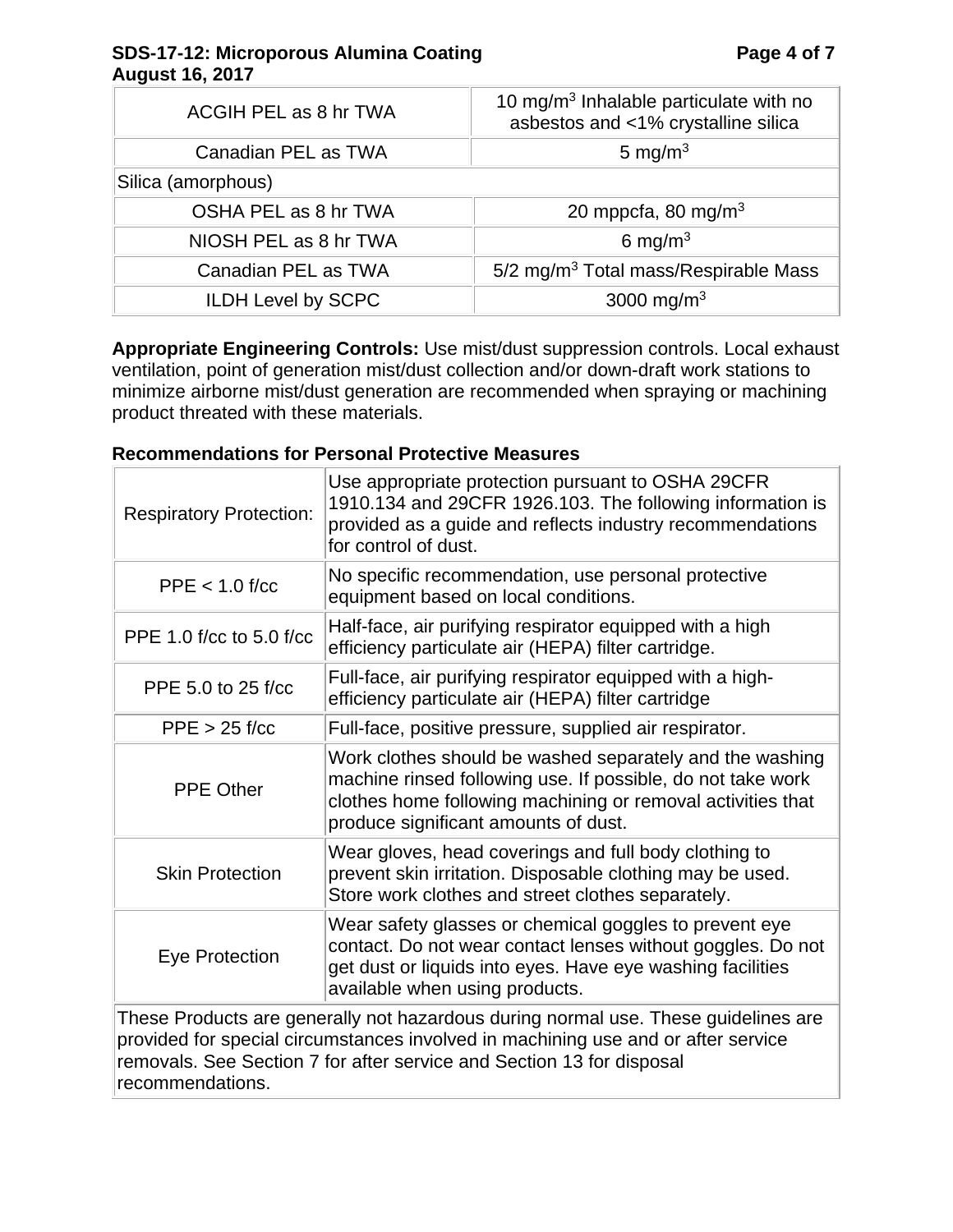# Section 9: Physical and Chemical Properties

# **Physical and Chemical Properties**

| Appearance                                          |       | Odor        | рH  | Melting                                                     | <b>Specific</b> |
|-----------------------------------------------------|-------|-------------|-----|-------------------------------------------------------------|-----------------|
| <b>Physical State</b>                               | Color |             |     | Point                                                       | Gravity         |
| Paste or<br><b>Viscous Liquid</b><br>(when diluted) | White | <b>None</b> | N/A | $>1871$ <sup>o</sup> C<br>$(3400^{\circ}F)$<br><b>Dried</b> | N/A             |

Note: This product is offered as a concentrate (approx. 20% H2O) as well as in diluted (approx. 50% H2O) varieties. These materials should not be allowed to freeze. Initial boiling point and boiling range, flash point, evaporation rate, flammability, upper/lower flammability or explosive limits, vapor pressure, vapor density, partition coefficient: noctanol/water, auto-ignition temperature, decomposition temperature and viscosity are irrelevant and/or unavailable to/for these materials.

# Section 10: Stability and Reactivity

**Chemical Stability:** Materials are stable with no possibility of hazardous reactions or polymerization.

**Chemical Incompatibilities:** Powerful oxidizers; fluorine, chlorine trifluoride, manganese trioxide, oxygen difluoride, etc.

## **Hazardous Decomposition Products:** None

|  | Section 11: Toxicological Information |  |
|--|---------------------------------------|--|
|--|---------------------------------------|--|

## **Exposure Routes and Effects**

**Inhalation:** Dust, from dried product, may cause temporary irritation or soreness of throat and nose. Dust should not be inhaled as it may cause permanent lung injury (silicosis).

**Eye Contact:** These materials may cause temporary irritation or inflammation.

**Skin Contact:** May cause temporary dryness, irritation or rash.

**Ingestion:** Ingestion is unlikely. May cause gastrointestinal disturbances. Never induce vomiting without the advice of a physician.

**Medical Conditions Aggravated by Exposure:** Respiratory effects may be aggravated by smoking. Pre-existing respiratory problems may be aggravated by dust.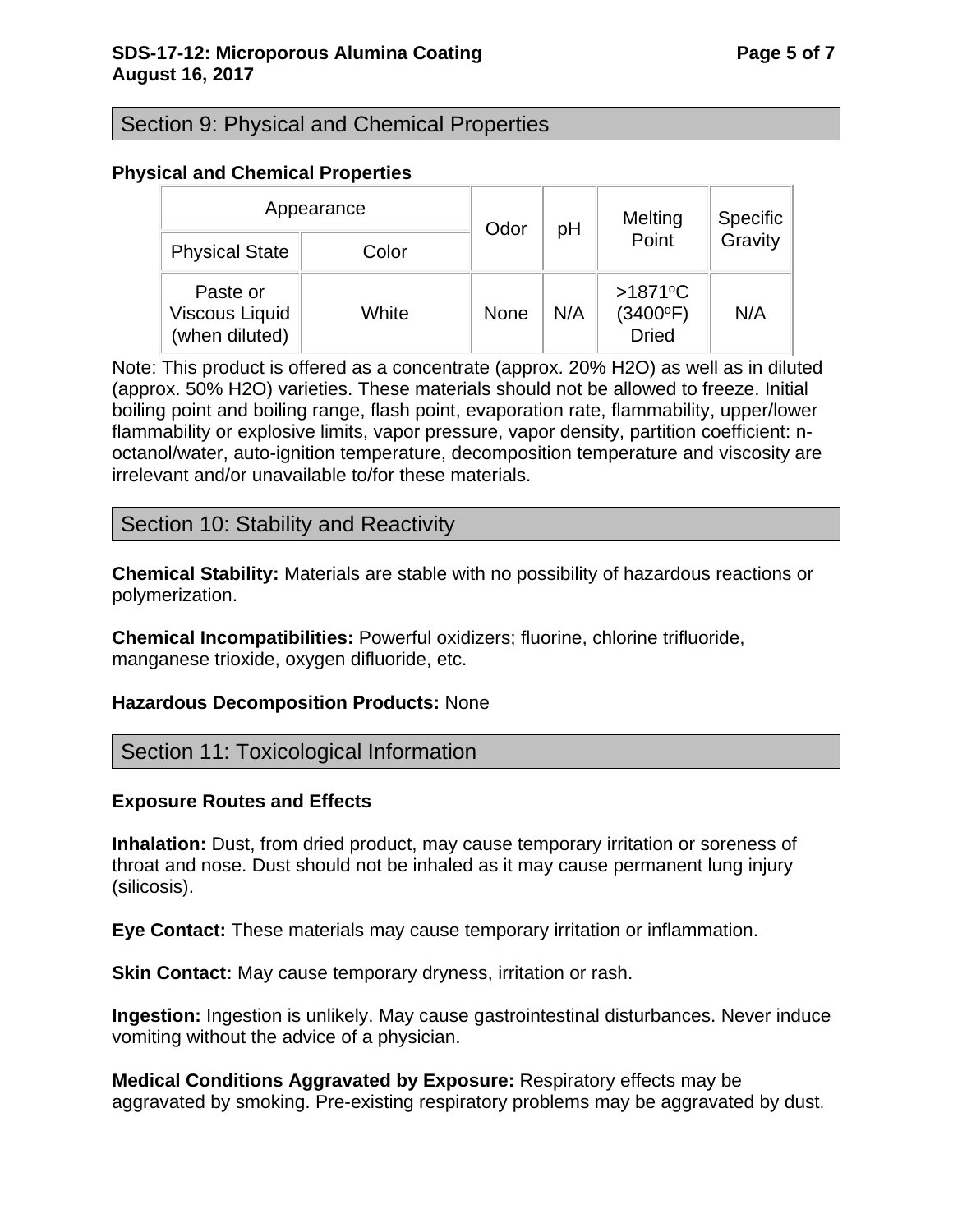## **SDS-17-12: Microporous Alumina Coating Page 6 of 7 August 16, 2017**

| Toxicology                     |                                                                  |
|--------------------------------|------------------------------------------------------------------|
| <b>Aluminum Oxide</b>          |                                                                  |
| <b>Acute Toxicity Estimate</b> | LD <sub>50</sub> : 4320 mg/kg                                    |
| Carcinogenicity by ACGIH       | Group A4: Not classifiable as a human<br>carcinogen              |
| Silica (amorphous)             |                                                                  |
| <b>Acute Toxicity Estimate</b> | LD <sub>50</sub> : 5000 mg/kg                                    |
| Carcinogenicity by IARC        | Group 3: Not classifiable as to its<br>carcinogenicity to humans |

**Description of Symptoms:** See Exposure Routes and Effects, Hazard Statement(s) and Precautionary Statement(s) sections above.

| Section 12: Ecological Information |  |
|------------------------------------|--|
|------------------------------------|--|

**Eco toxicological Information:** No information available.

**Distribution:** Aluminum oxide and Silicon Dioxide are naturally occurring and widely distributed in igneous rock. Secondary deposits in sedimentary rock may be found.

**Chemical Fate Information:** The relative inertness of these materials indicates that they may be highly persistent in the environment. No information regarding any negative effects of this persistence has been noted.

Section 13: Disposal Consideration

**Disposal:** Consult with local, state and federal regulations. In most cases these materials may be land filled safely. Refer to Section 8 for instructions regarding Exposure Controls/Personal Protection.

**Hazardous Waste Classification:** Materials are not regulated hazardous materials.

**Empty Containers:** Empty containers may contain product dust or residue. Do not reuse.

Section 14: Transportation Information

Materials are not regulated hazardous substances, no specific regulations apply.

Section 15: Regulatory Information

**Regulated Constituents: Aluminum Oxide**

SARA Title III Constituent: listed none